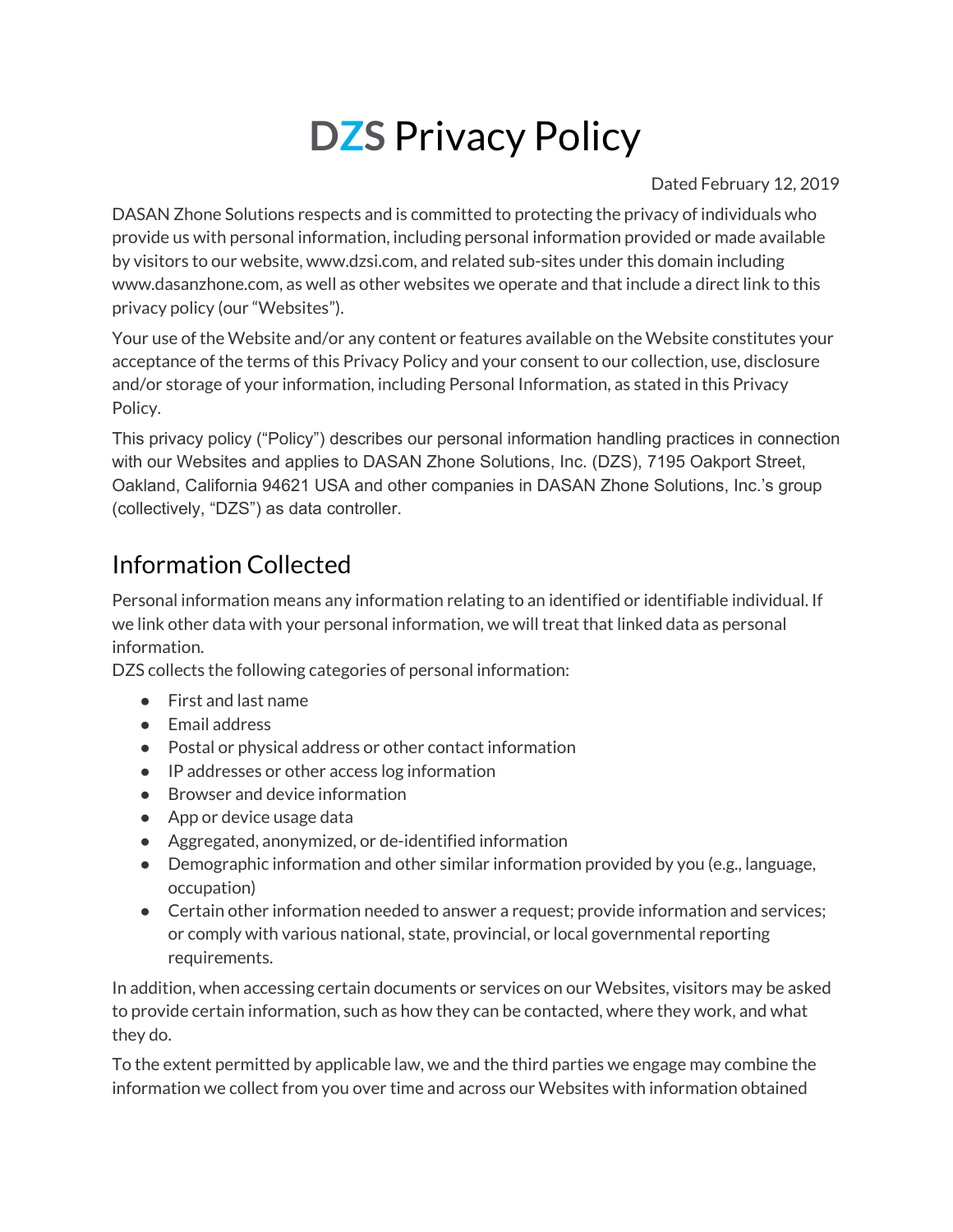from other sources, including third-party verification service providers. This practice helps us improve the overall accuracy and completeness of the information, and better tailor our interactions with you.

#### Purposes of Processing Personal Information

We collect and process personal information when necessary to fulfill purposes that are in our legitimate interests and/or when requested by you. These purposes include:

- Operating and maintaining our Websites including opportunities to analyze and improve our products, services and Website content
- Responding to an inquiry
- Creating an account and verifying your identity
- Processing your order
- Registering products
- Enabling the use of certain features of our products
- Provide you with subscription services to web-based applications as specified in the applicable terms of service for such applications
- Providing technical support
- Personalizing your experience
- Viewing product demonstrations and software trials
- Accessing white papers, eBooks, and other marketing collateral
- Tailoring the display of products and services on the Website based on your Website usage
- Sending you information we think you may find useful, including information about our products and services
- Participating in marketing promotions
- Participating in seminars, training courses, or in-person or online events
- Conducting user surveys
- Requesting information on how to purchase DZS products
- Performing market research on an aggregated basis, including as to the effectiveness of our advertising and marketing
- Exploring career opportunities
- Meeting the needs of visitors to our Websites by answering questions or improving delivery of information and services
- Other legitimate purposes permitted by applicable law

#### Marketing Information

From time to time and in compliance with applicable law requirements (e.g. based on your prior consent if required under the law applicable to you), we use contact information that you have provided to send you tailored information regarding our products and services, as well as other information we think may be useful to you.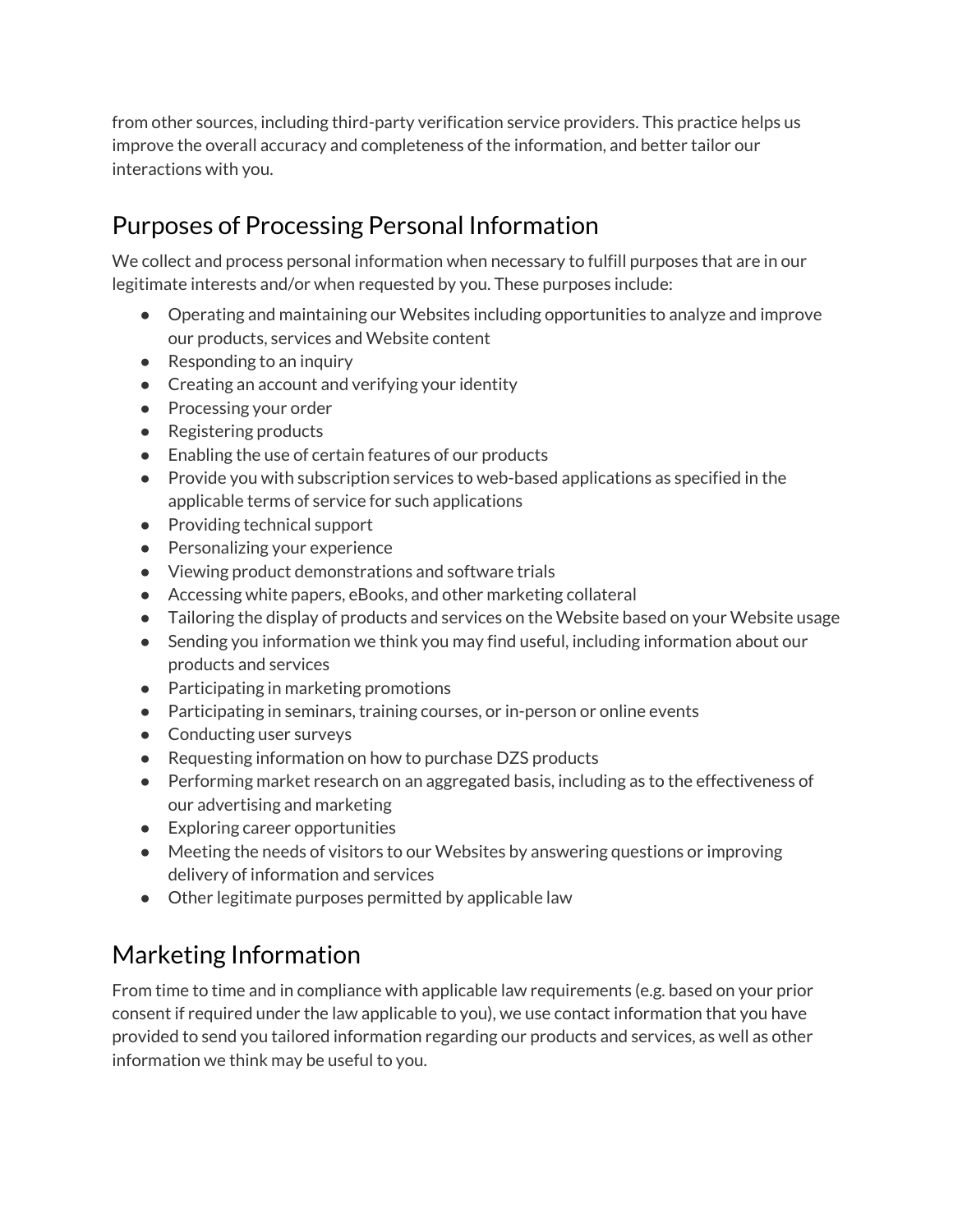You can provide your preferences and interests, as well as update them if you've previously registered, on our preferences page located at https://info.dasanzhone.com/register. If you do not wish to receive any marketing information from us, you may opt out by clicking the "Unsubscribe" link on any of our emails, or alternatively, request opt-out request by sending an email to [info@dasanzhone.com.](mailto:info@dasanzhone.com)

#### Sharing and Disclosure of Personal Information

The personal information we collect will be used solely by and transferred only to DZS with its global offices and subsidiaries. You may send a request to info@dasanzhone.com to inquire about your personal information.

Additionally, an individual's personal information is not shared outside DZS, except under conditions explained below and always in accordance with applicable law:

- When we have an individual's consent to share the information
- If sharing an individual's information is necessary to provide a product or service that is requested
- As part of a joint sales promotion or to pass sales leads to one of our distribution partners
- In an aggregated and/or anonymized form that cannot reasonably be used to identify you
- In response to a request for information by a competent authority if we believe disclosure is in accordance with, or is otherwise required by, any applicable law, regulation, or legal process, including to meet national security or law enforcement requirements
- In connection with, or during the negotiation of, any merger, sale of company assets, consolidation or restructuring, financing, or acquisition of all or a portion of our business by or to another company
- For legitimate purposes permitted by applicable law

### Security of Personal Information

DZS is committed to maintaining the security of your Personal Information and take what we believe are reasonable and industry-recognized safeguards designed to protect against accidental, unlawful or unauthorized access, disclosure or use. Nevertheless, transmissions over the Internet are never entirely secure and we cannot guarantee the security or the preservation of the integrity of any transmitted data. Please consider this fact before transmitting via the Website any Personal Information or information that you consider confidential.

DZS safeguards the security of the personal information and other data provided to us with appropriate physical, administrative, and technical procedures. Inside DZS, personal information is stored in secure and controlled servers with limited access. Your information may be stored and processed in the United States or any other country where DZS and its subsidiaries are located. When you use our Websites, you are transferring information to the United States and other locations where DZS and its partners operate.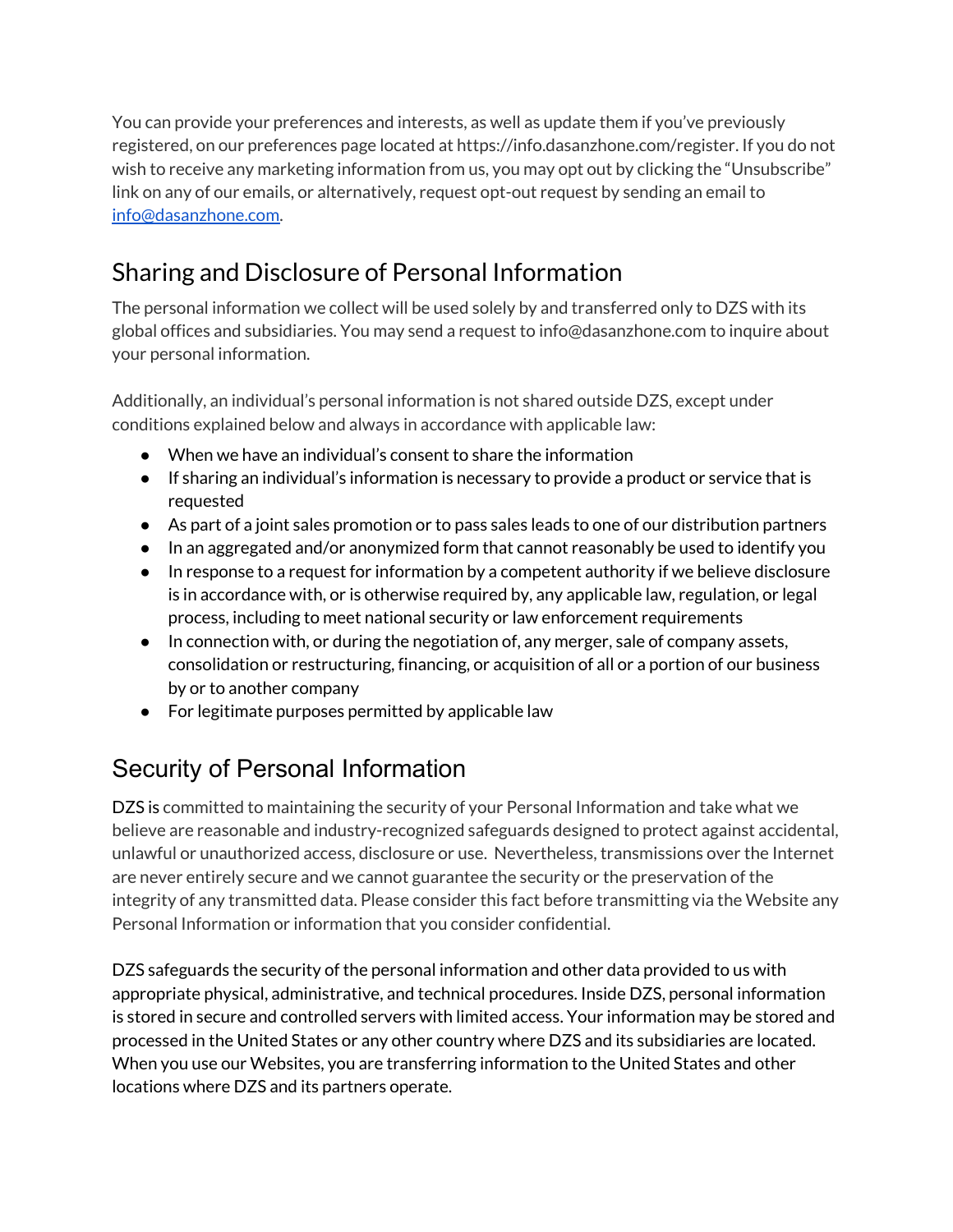While we strive to protect personal information, we cannot guarantee the security of the personal information provided to us, as no transmission of information through the Internet can ever be completely secure. We urge individuals to protect their personal information when using the Internet by, for example, changing passwords often and using a combination of letters and numbers, and making sure to use a secure browser.

If we learn of a security system breach, we may attempt to notify you electronically by posting a notice on our Websites or by sending you an email. You may have a legal right to receive this notice in writing or in any other form required by applicable law.

#### Use of Cookies and Similar Technologies

A cookie is an alphanumeric set of characters that a website transfers to the cookie file of the browser on your computer so that our Websites can remember who you are. A cookie will typically contain the name of the domain from which the cookie has come, the "lifetime" of the cookie, and a value, usually a randomly generated unique number.

Similar technologies are tools that can be used instead of or in conjunction with cookies, such as web beacons / pixels, which are small, non-recognizable pictures downloaded to your computer when a specific site is loaded. We may also utilize third-party service providers to provide Website analytics on an aggregated and anonymous basis. When you visit our websites or read e-mail and social media from DZS, we may use cookies and similar technologies for the following purposes:

- To help us recognize you as a unique visitor (just a number) when you return to our Website
- To allow us to tailor content or offers to match your preferred interests
- To avoid showing you the same offers repeatedly
- To develop leads for our sales organization and our business partners and provide direct marketing communications to you if you have consented to receive such communications
- To compile anonymous, aggregated statistics that allow us to understand how users interact with our site
- To help us improve the structure or protect the security of our websites

#### Our Website uses the following categories of cookies

- **Performance Cookies:** These cookies collect information about how visitors use our Website, such as which pages visitors go to most often, and if they get error messages from web pages. The cookies don't collect information that identifies a visitor. All information these cookies collect is aggregated, and therefore, anonymous.
- **Functionality Cookies:** These cookies allow a Website to remember choices you make (such as your language or the region you are in) and provide enhanced, more personal features. These cookies can also be used to remember changes you have made to text size, fonts, and other parts of web pages you can customize. The information these cookies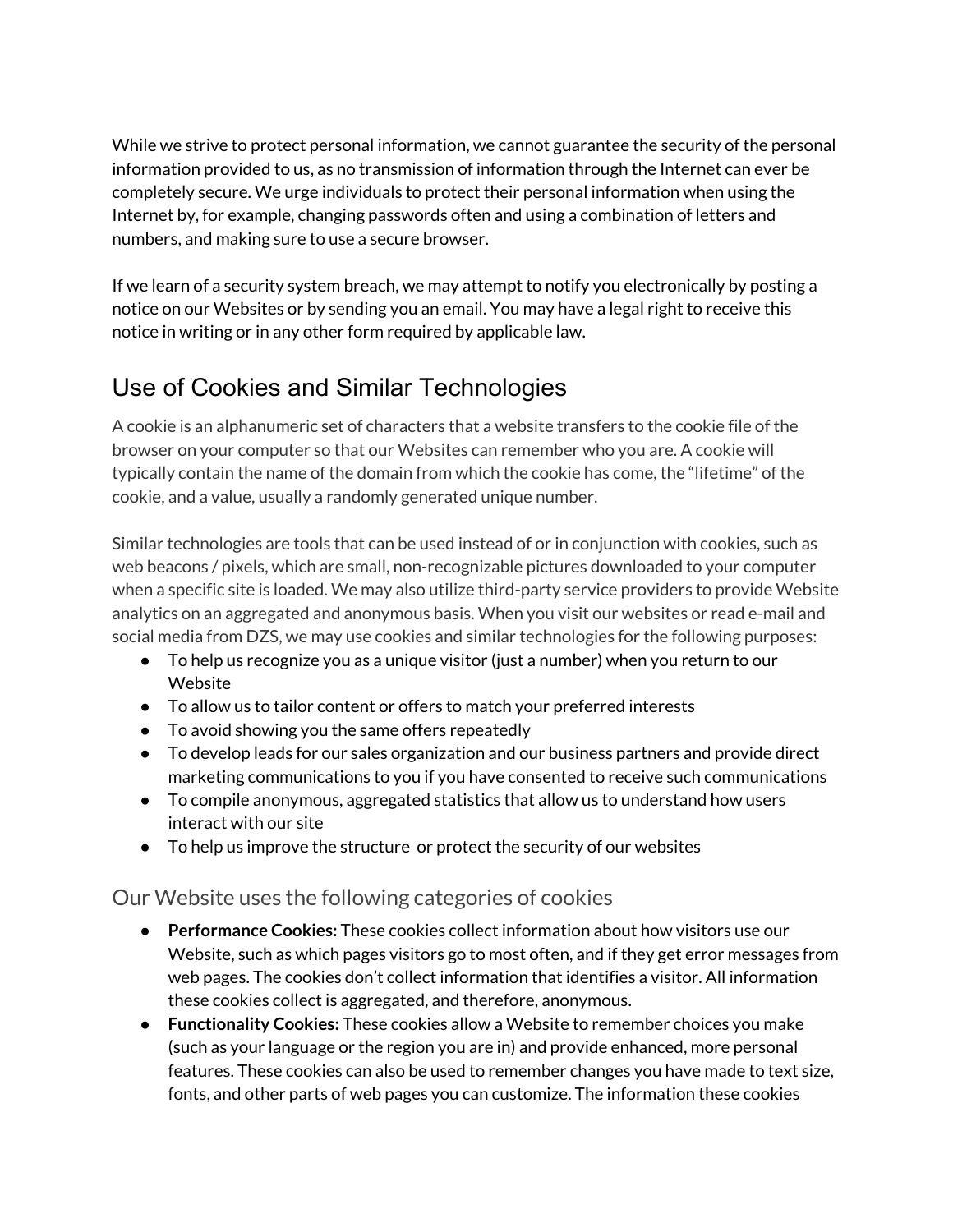collect may be anonymized, and they cannot track your browsing activity on other websites.

- **Targeting and Advertising Cookies:** These cookies are used to deliver advertising more relevant to you and your interests. They are also used to limit the number of times you see an advertisement, as well as help measure the effectiveness of the advertising campaigns. They are usually placed by advertising networks with our permission. They remember that you have visited a website.
- **Session Cookies:** These are temporary cookies that remain in the cookie file of your browser until you leave the site), and persistent cookies (which remain in the cookie file of your browser for much longer, though how long will depend on the lifetime of the specific cookie).
- **Flash Cookies:** Certain features of our Websites may use local stored objects (or Flash cookies) to collect and store information about your preferences and navigation to, from, and on our Websites. Flash cookies are not managed by the same browser settings as are used for browser cookies.

We also use Google Analytics, a web analytics service provided by Google Inc. (" Google "), on our website. Google Analytics uses so-called "cookies", text files that are stored on your computer and allow an analysis of the use of the website by you. The information generated by the cookie about your use of this website is usually transmitted to Google and will be used to evaluate your use of the website, to compile reports on website activity and to provide other services related to website activity and internet usage to the website operator.

#### Disabling and Enabling Cookies

You can set your browser to refuse all or some browser cookies, or to alert you when cookies are being sent. You can use your browser settings to withdraw your consent to our use of cookies at any time and delete cookies that have already been set. The website www.allaboutcookies.org contains comprehensive information about the process of opting out on different browsers. Note that by disabling certain categories of cookies you may be prevented from accessing some features of our Websites, or certain content or functionality may not be available.

If you are in the European Union (EU) and would like to opt out of third-party cookies relating to behavioural advertising, see www.youronlinechoices.eu. Opting out does not mean you will no longer receive online advertising. It does mean that the company or companies from which you opted out will no longer deliver ads tailored to your web preferences and usage patterns.

IP anonymization is activated on this website, so your IP address will be shortened by Google beforehand within member states of the European Union or other parties to the Agreement on the European Economic Area. You can prevent the storage of cookies by a corresponding setting of your browser software; however, please note that if you do this, you may not be able to use all the features of this website to the fullest extent possible.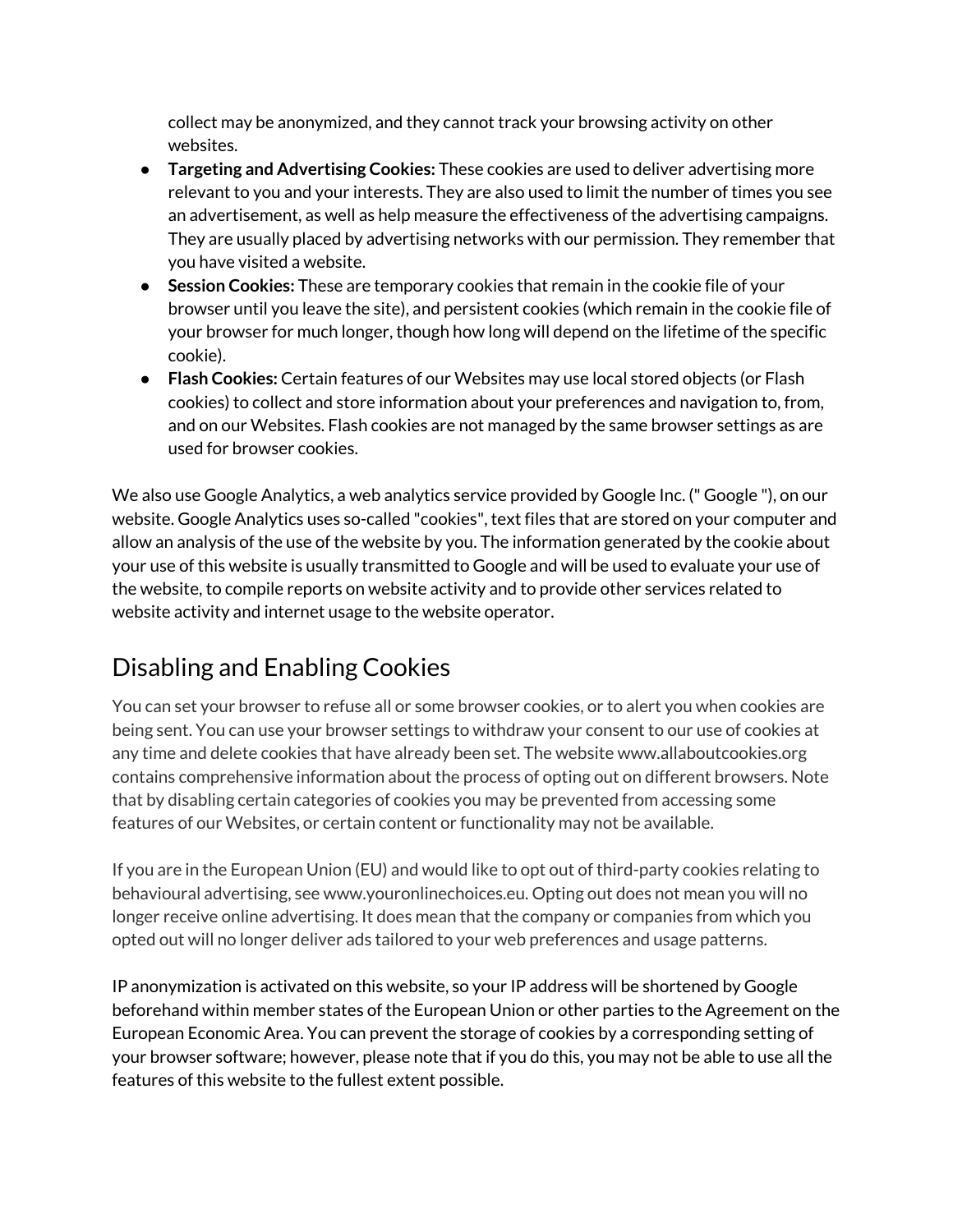In addition, you may prevent the collection by Google of the data generated by the cookie and related to your use of the website as well as the processing of this data by Google by downloading the browser plug-in available under the following link and install: [https://tools.google.com/dlpage/gaoptout.](https://tools.google.com/dlpage/gaoptout)

## Do Not Track

There are different ways to prevent tracking of online activities. Some web browsers may allow you to enable a do-not-track feature that alerts the websites you visit that you do not want your online activities to be tracked. Our Websites may not recognize or react in response to do-not-track signals. At present, no universally accepted standards exist on how companies should respond to do-not-track signals. In the event a final universally accepted standard is established, we will assess and provide an appropriate response to these signals.

#### Your Privacy Rights and How to Contact Us

DZS encourages all individuals who provide personal information to DZS to keep their personal information accurate and up to date. Personal information may, in many cases, be updated by you online. You may also request to:

- Access your personal information
- Have your personal information corrected, restricted, or deleted
- Obtain the personal information you provide to us under a contract or with your consent in a structured, machine-readable format
- Have us share (port) this data with/to another controller

In addition, you can object to the processing of your personal information in some circumstances. These rights may be limited; for example, if fulfilling your request would reveal personal information about another person, or if you ask us to delete personal information that we are required by law to keep or have compelling legitimate interests in keeping.

If you have any concerns about how we process your data or would like to exercise any of your rights, you can contact us by emailing info@dasanzhone.com or by writing to DZS at 7195 Oakport Street, Oakland, CA 94621, USA. If you have unresolved concerns, you have the right to complain to a competent data protection authority.

#### Retention of Personal Information

DZS will retain your personal information as needed to fulfill the purposes for which it was collected, comply with our legal obligations, resolve disputes, and enforce our agreements.